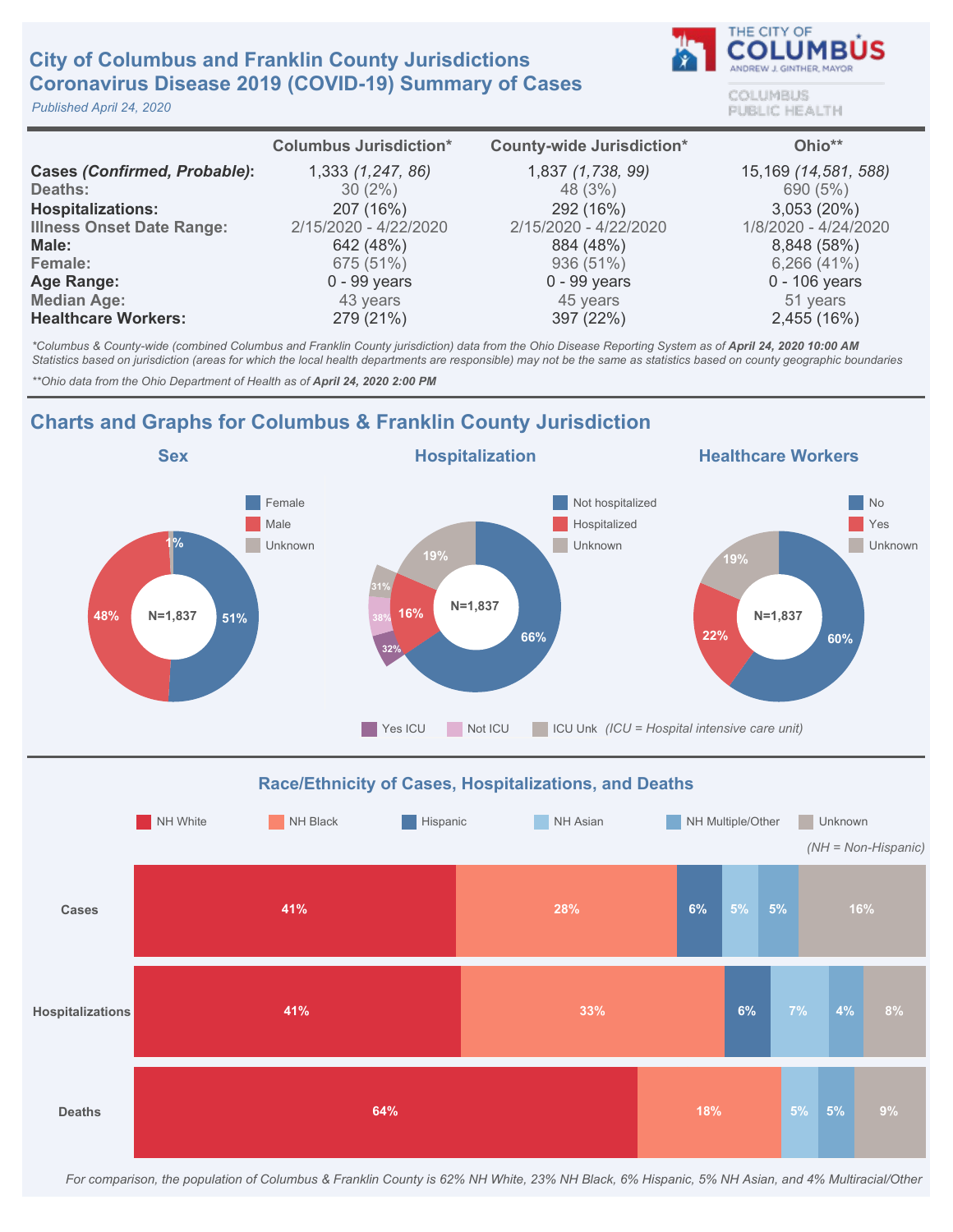## **City of Columbus and Franklin County Jurisdictions** Coronavirus Disease 2019 (COVID-19) Summary of Cases

**(page 2)** Published April 24, 2020



Epi Curve for Columbus & Franklin County by Date of Illness Onset ( $N = 1,464**$ )



#### Cumulative Cases for Columbus & Franklin County by Report Date ( $N = 1,837$ )